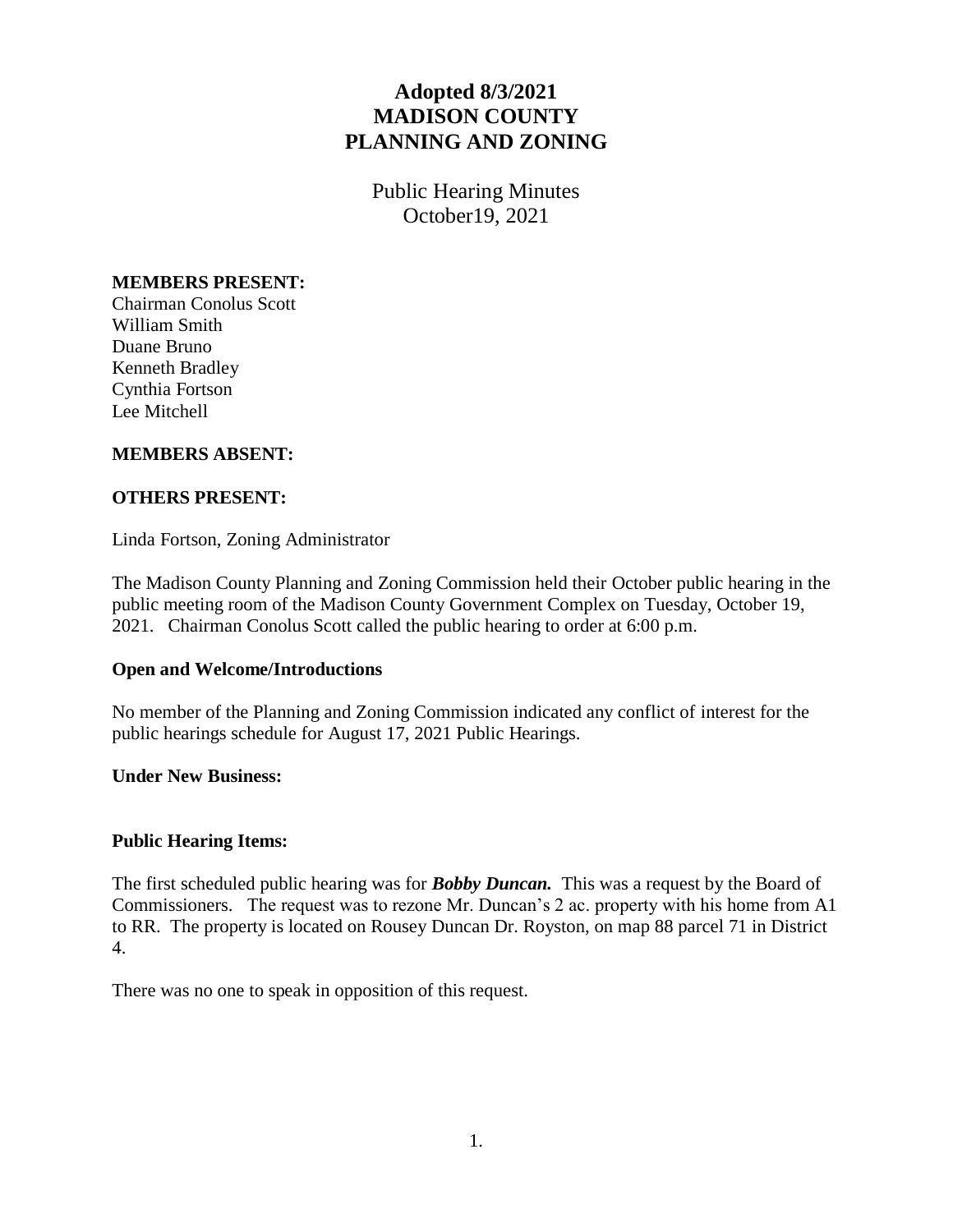Lee Mitchell made a motion to approve. Kenneth Bradley seconded the motion.

The floor was opened for discussion.

The discussion was closed, and a vote was taken.

The vote was 6 to 0 to approve.

The vote was; Conolus Scott - yes William Smith – yes Duane Bruno - yes Kenneth Bradley – yes Cynthia Fortson – yes Lee Mitchell -yes

The second scheduled public hearing was for *Dan Ceserto*. He was requesting to rezone his 9.04 ac. parcel from A2 to RR. He would like to subdivide the home and 4 ac. with 5 ac. to the rear of the home. Mr. Ceserto is not sure it the 5 ac. will be subdivided in the future. The property is located on Seagraves Mill Rd. map 15 parcel 11 at 1604 Seagraves Mill Rd. in District 1

There was two to speak in opposition of this request because they did not know what kind of home or homes would be placed on the 5 ac. parcel.

Cynthia Fortson made a motion to approve. Lee Mitchell seconded the motion.

The floor was opened for discussion.

The discussion was closed and a vote was taken.

The vote was 6 to 0 to approve.

The vote was; Conolus Scott - yes William Smith – yes Duane Bruno - yes Kenneth Bradley – yes Cynthia Fortson – yes Lee Mitchell - yes

The third scheduled hearing was for *Danny Martin.* He is asking for a 70' Variance from the road. He is also asking for a Variance to build across a property line, and he is asking for a Variance because he cannot meet the setback from a property line. The property is located at 3421 Transco Rd. in District 4.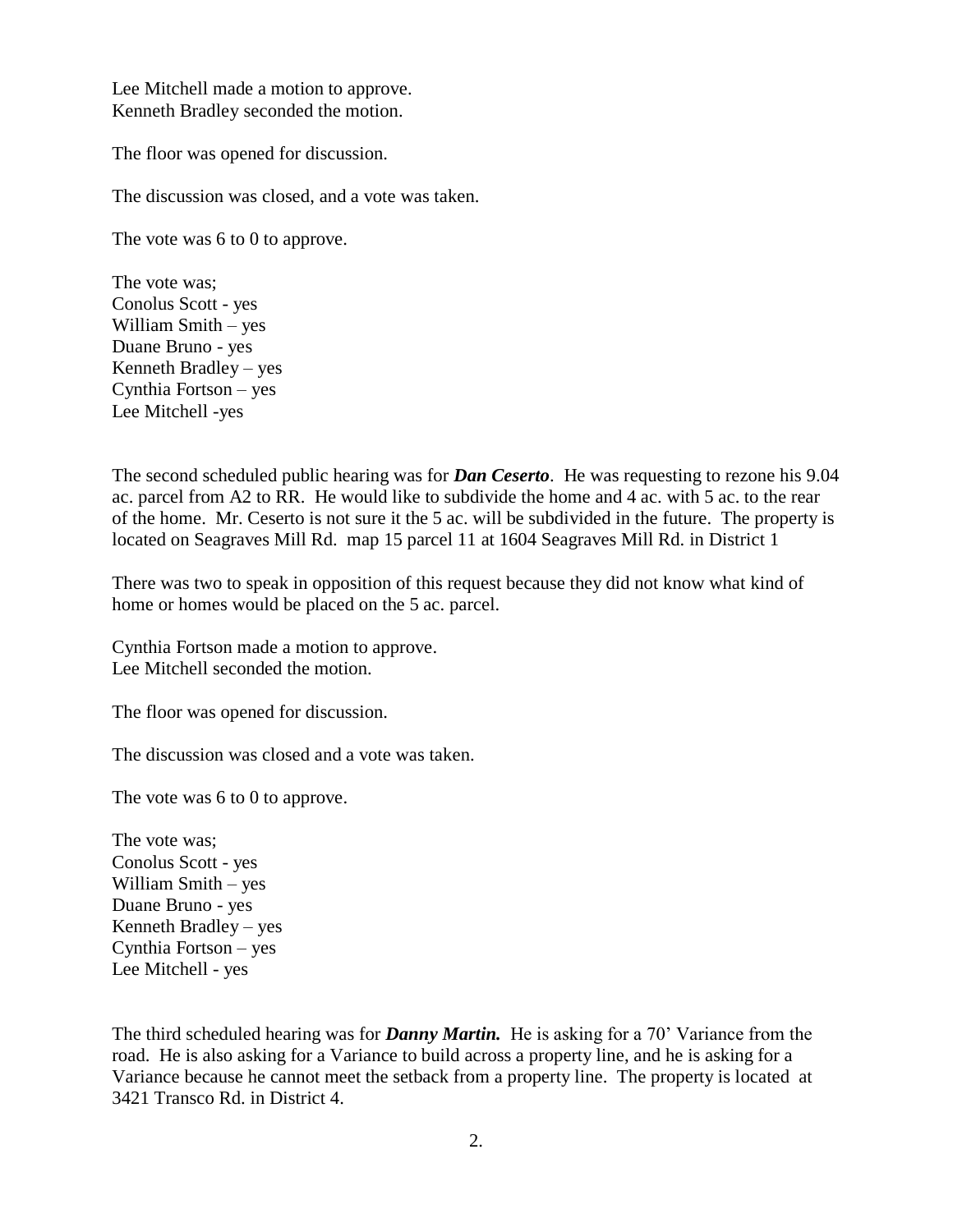There was one person to speak in favor of the request.

The Board elected to take the three Variances up as separate request.

The first was Mr. Martin amended the setback from the road from 60' to 70' Variance. Meaning he is 70' short of meeting the 300' setback from the road right of way.

Duane Bruno made a motion to approve William Smith seconded the motion

The floor was opened for discussion.

The discussion was closed and a vote was taken.

The vote was 6 to 0 to approve.

The vote was; Conolus Scott – yes William Smith – yes Duane Bruno – yes Kenneth Bradley – yes Cynthia Fortson – yes Lee Mitchell – yes

The second vote was a motion made by Cynthia Fortson for approval to allow him to build across the internal property line, being that he is unable to meet that setback of 300', and to have his property flagged with Property Valuation that the 3 parcels are to be surveyed as one parcel before it can go back into conservation.

Duane Bruno seconded the motion.

The floor was opened for discussion.

The discussion was closed and a vote was taken.

The vote was 6 to 0 to approve.

The vote was; Conolus Scott – yes William Smith – yes Duane Bruno – yes Kenneth Bradley – yes Cynthia Fortson – yes Lee Mitchell – yes